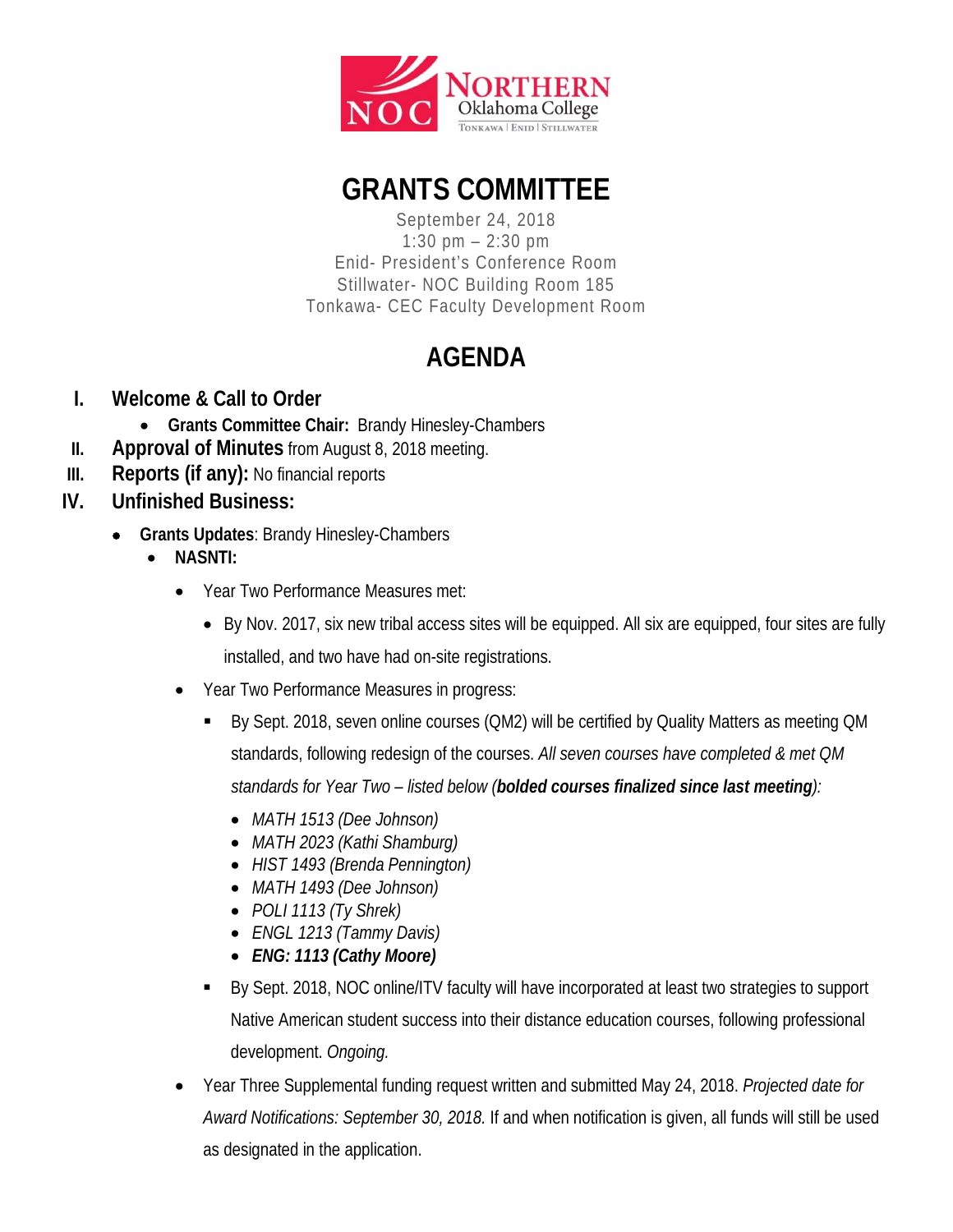- Cherokee language lessons held September 19, 2018.
- AISES Conference will be attended October 4-6, 2018.
- **National Endowment for the Arts -** *gala*: submitted, pending, first two rounds of funding posted & NOC was not listed.
- **WFO SMART –** *Project Achieve Extended*: Awarded –Convention attended on September 13, 2018 and many ideas for better use of the funds came from that. Currently sending a survey to the Single Parent Students and will use the information garnered from that to submit amendment request. Resources listed online at<http://www.noc.edu/Websites/northok/images/smartgrantresourceguide.pdf> Other resources complied and ongoing for listing at[: http://www.noc.edu/liferesources](http://www.noc.edu/liferesources)
- **WICHE/Lumina Foundation grant –** *Natives Guiding Natives*: Awarded program began, filming of language class done in part and first mentor panel will be held in CEC on September 27, 2018 (see attached flyer).
- **Oklahoma Arts Council –** *2018 Chikaskia Literary Festival*: planning ongoing, event scheduled for October 12 & 13, 2018 (see attached flyer).
- **OEM Hazard Mitigation grant –** *generators***:** planning and preparatory work ongoing one quote received: Tonkawa campus and the price is only the generator. No engineering, labor or material cost for the install. R. Weidman estimates \$175,00 – \$250,000 for install *on top of the prices below*.

#### Option 1

Medium Voltage 12,470v breaker pair ats nema 3r non-walk in & 1500kW diesel generator set with 85dBA @ 23 feet sound attenuated enclosure & 24 hour subbase fuel tank

\$800,000.00

Option 2

Low voltage

4000A service entrance rated ats, nema 3r, 120/240v 3 phase & 1500kW diesel generator set with 85dBA @ 23 feet sound attenuated enclosure & 24 hour subbase fuel tank

#### \$625,000.00

Genset is 277/480v, price for a 1500kVA step down transformer 480v: 240v 3 phase not include in pricing

• **NSF Grants** - Astronomy and Astrophysics Research Grant (no longer pursuing) & IUSE-EHR